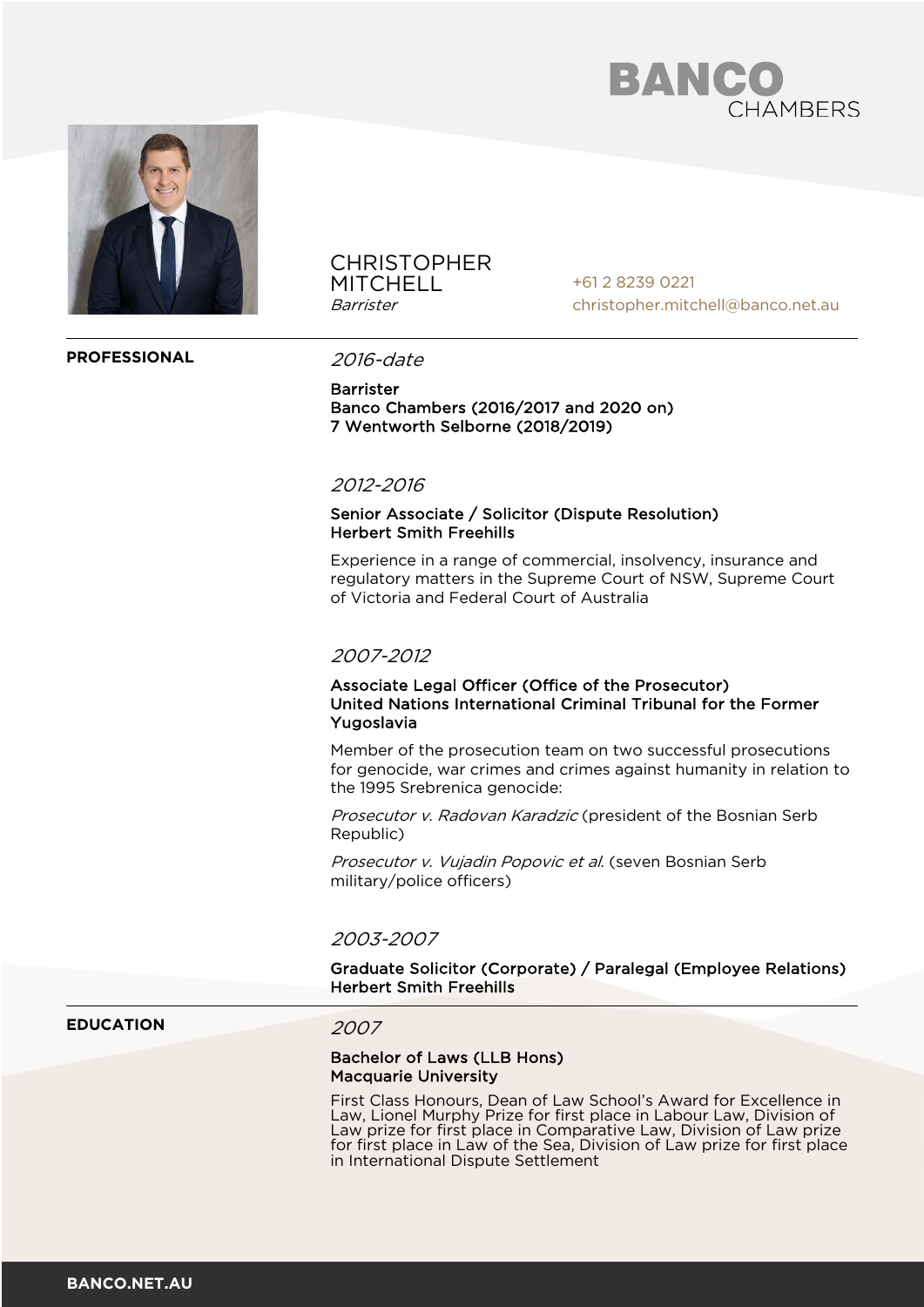

|                            | 1999                                                                                                                                                                                                                                        |  |
|----------------------------|---------------------------------------------------------------------------------------------------------------------------------------------------------------------------------------------------------------------------------------------|--|
|                            |                                                                                                                                                                                                                                             |  |
|                            | Bachelor of Arts (BA)<br>University of Sydney                                                                                                                                                                                               |  |
| <b>TEACHING</b>            | 2013-2020                                                                                                                                                                                                                                   |  |
|                            | Convener and lecturer for International Criminal Law,<br>Macquarie University                                                                                                                                                               |  |
|                            | 2014-2015                                                                                                                                                                                                                                   |  |
|                            | Co-convener/lecturer for International Dispute Settlement,<br>Macquarie University                                                                                                                                                          |  |
| <b>PUBLICATIONS</b>        | 2018                                                                                                                                                                                                                                        |  |
|                            | Lessons learned from the use of DNA evidence in Srebrenica-<br>related trials at the United Nations International Criminal Tribunal<br>for the Former Yugoslavia, with Kweku Vanderpuye, book chapter,<br>ICTY Legacies, OUP 2018 (pending) |  |
|                            | 2010                                                                                                                                                                                                                                        |  |
|                            | Case note: Prosecutor v. Vujadin Popovic et al. [IT-05-88-T] (ICTY<br>Trial Chamber) (2010), Australian International Law Journal,<br>Volume 17, 2010                                                                                       |  |
|                            | 2008                                                                                                                                                                                                                                        |  |
|                            | Case note: Prosecutor v. Milomir Stakic [IT-97-24-A] (ICTY<br>Appeals Chamber) (2006), Australian International Law Journal,<br>Volume 13, 2006 (published 2008)                                                                            |  |
|                            | 2005                                                                                                                                                                                                                                        |  |
|                            | Understanding the proposed small business exemption from<br>Federal unfair dismissal laws, with John H.C. Colvin, Australian<br>Financial Review Industrial Relations Conference, March 2005                                                |  |
|                            | 2004                                                                                                                                                                                                                                        |  |
|                            | Union rights of entry, with Anthony Longland, College of Law<br>Practice Papers                                                                                                                                                             |  |
| <b>ADMISSIONS</b>          | 2016                                                                                                                                                                                                                                        |  |
|                            | Barrister, New South Wales Bar                                                                                                                                                                                                              |  |
|                            | 2012                                                                                                                                                                                                                                        |  |
|                            | Lawyer, High Court of Australia                                                                                                                                                                                                             |  |
|                            | 2007                                                                                                                                                                                                                                        |  |
|                            | Lawyer, Supreme Court of New South Wales                                                                                                                                                                                                    |  |
| <b>APPEARANCES - UNLED</b> | Claim for breach of contract and<br>Adcorp Australia Limited v<br>misleading or deceptive conduct<br>Dentsu Mitchell Media Australia<br>- for Dentsu Mitchell<br>NSWSC 2017/127245 (settled)                                                |  |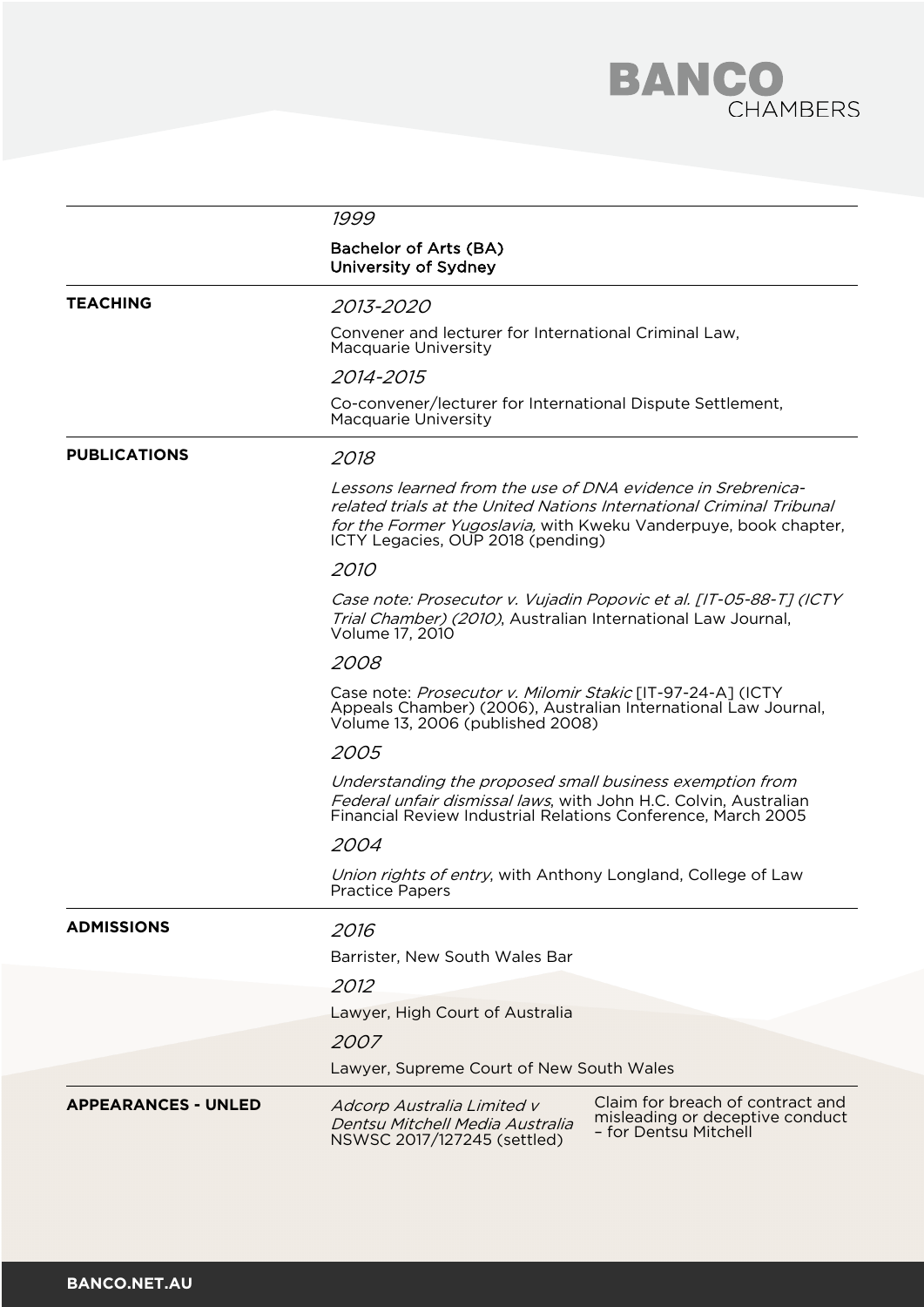## **BANCO**<br>CHAMBERS

|                          | R v Biffin, NSWDC 2015/16468<br>(jury trial)                                                                | Discharge firearm in a manner<br>likely to injure (acquittal) - for<br>the defendant, instructed by<br>Legal Aid                               |
|--------------------------|-------------------------------------------------------------------------------------------------------------|------------------------------------------------------------------------------------------------------------------------------------------------|
|                          | R v Smith, NSWDC 2017/120133,<br>(judge alone trial)                                                        | Assault occasioning actual<br>bodily harm (DV) (withdrawn<br>after first day of trial), instructed<br>by Legal Aid                             |
|                          | R v Rose, NSWDC 2017/135192<br>(jury trial and sentencing after<br>conviction)                              | GBH and reckless wounding<br>(partial acquittal), for the<br>defendant, instructed by<br>Legal Aid                                             |
|                          | HCCC v Shams Aref [2018]<br>NSWCATOD 133                                                                    | Professional discipline<br>- for HCCC                                                                                                          |
|                          | R v Frail, NSWDC 2017/55401<br>(sentencing on plea of guilty)                                               | Drug supply, for the defendant,<br>instructed by Legal Aid,                                                                                    |
|                          | R v Tobin, NSWDC 2018/321<br>(sentencing on plea of guilty)                                                 | Drug supply, for the defendant,<br>instructed by Legal Aid                                                                                     |
|                          | R v Riley, NSWDC 2017/8568<br>(contested committal hearing<br>and jury trial), ongoing                      | Dangerous driving causing<br>death, instructed by Legal Aid,                                                                                   |
|                          | HCCC v Dr Ralph Bright [2019]<br>NSWCATOD 169                                                               | Professional discipline - for<br><b>HCCC</b>                                                                                                   |
|                          | R v Newman, NSWDC<br>2019/122753 (ongoing)                                                                  | Aggravated robbery, for<br>defendant, instructed by<br>Legal Aid                                                                               |
|                          | R v Wilson, NSWDC<br>2019/00087398 (ongoing)                                                                | Wound with intent to cause<br>GBH, for defendant, instructed<br>by Legal Aid                                                                   |
|                          | R v Kennedy, NSWDC<br>2019/00065271 (ongoing)                                                               | Aggravated kidnap, for<br>defendant, instructed by Legal<br>Aid                                                                                |
|                          | R v Carter, NSWDC<br>2018/00329707 (ongoing)                                                                | Aggravated break and enter and<br>take child without consent, for<br>the defendant, instructed by<br>Legal Aid                                 |
| <b>APPEARANCES - LED</b> | <i>Class actions</i>                                                                                        |                                                                                                                                                |
|                          | Volkswagen, Audi and Skoda<br>class actions and ACCC<br>proceedings, Federal Court of<br>Australia, settled | Alleged use of "defeat device" in<br>diesel cars - for Audi,<br>Volkswagen, Skoda, led by N<br>Hutley SC, P Brereton SC and Dr<br>R Higgins SC |
|                          | Infigen Ltd ats Richard Graham<br>& Anor and Kuhn & Anor,                                                   | Class action seeking damages<br>for bushfire caused by electricity<br>assets - for Infigen, led by Dr R<br><b>Higgins SC</b>                   |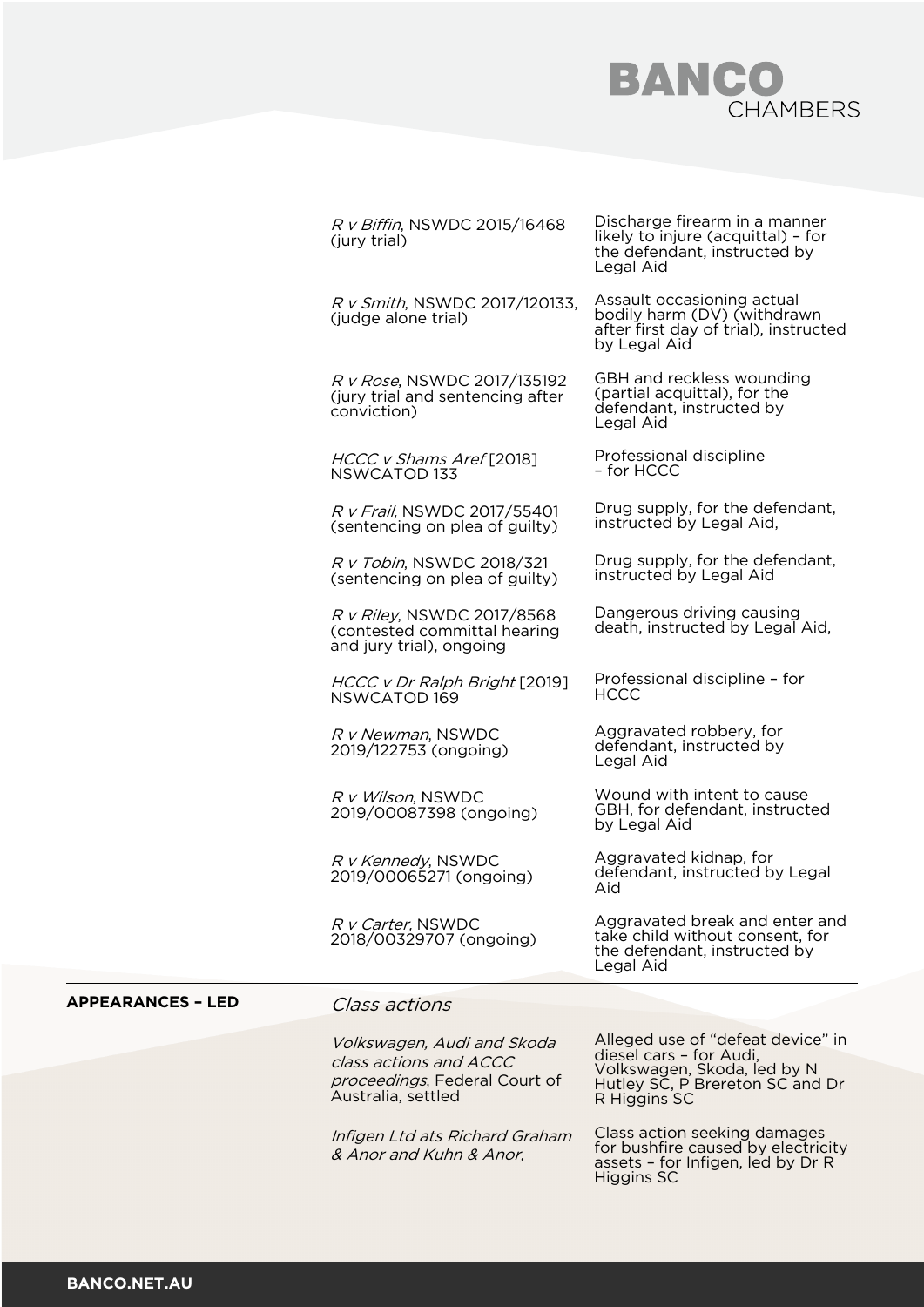## BANCO CHAMBERS

## NSWSC 2017/00131194 and 2017/00255662, settled

## Commercial, corporations and insolvency

Hancock Prospecting Pty Ltd v Rinehart, Federal Court of Australia proceedings NSD 916 and 922 of 2016, ongoing

Hancock Prospecting Pty Ltd ats DFD Rhodes, Wright Prospecting Pty Ltd and J and B Rinehart, WASC case no. CIV 3041 of 2010, 2617 of 2012 and

Hancock Prospecting Pty Ltd ats Shareholder oppression suit - for Bianca Rinehart atf the Hope Margaret Hancock Trust, NSWSC 2017/86718, ongoing

BlueScope Steel v Illawarra Coal Holdings, NSWSC 2015/190735, settled

2737 of 2013, ongoing

Babcock & Brown DIF III v Babcock & Brown International Pty Ltd, Supreme Court of Victoria 2013/05903, settled

DIF III - Global Co-Investment Fund LP v BBLP LLC, NSWSC 2016/00285820, settled

In the matter of Australian Institute of Professional Education Pty Ltd (In Liquidation) NSWSC 2017/00317853 (settled)

Bullock, NSWSC 2016/280727, settled

Ron Medich Properties Pty Ltd v Bentley Smythe & Ors, NSWSC 2011/18119

Abate, in his capacity as Liquidator of Alberto Rajii, v Alberto Rajii Federal Court, NSD No. 2118 of 2017 (finalised)

Various claims by Mrs Gina Rinehart's children for ownership of HPPL's assets and other relief – for HPPL, led by N Hutley SC and J Giles SC

Various claims by DFD Rhodes, WPPL and Mrs Gina Rinehart's children for ownership of HPPL's assets and other relief – for HPPL, led by N Hutley SC and J Giles SC

HPPL, led by N Hutley SC and J Giles SC

Alleged breach of long-term coal supply contract – for BlueScope, led by J Sheahan QC and Dr R Higgins SC

Alleged breach of fiduciary duty – for Babcock & Brown International, led by P Brereton SC

Alleged breach of fiduciary duty – for Babcock & Brown International, led by P Brereton SC

Claim against directors for various breaches of Corporations Act – for a director, led by V Whittaker SC

Mine Subsidence Board y Darren Claim against former employee for breach of fiduciary duty and money had and received – for MSB, led by T Wong

> Winding up application with cross-claim for conspiracy to commit murder – for Ron Medich Properties, led by D Sulan

Recognition of foreign insolvency proceedings as foreign main proceeding – for the liquidator, led by D Sulan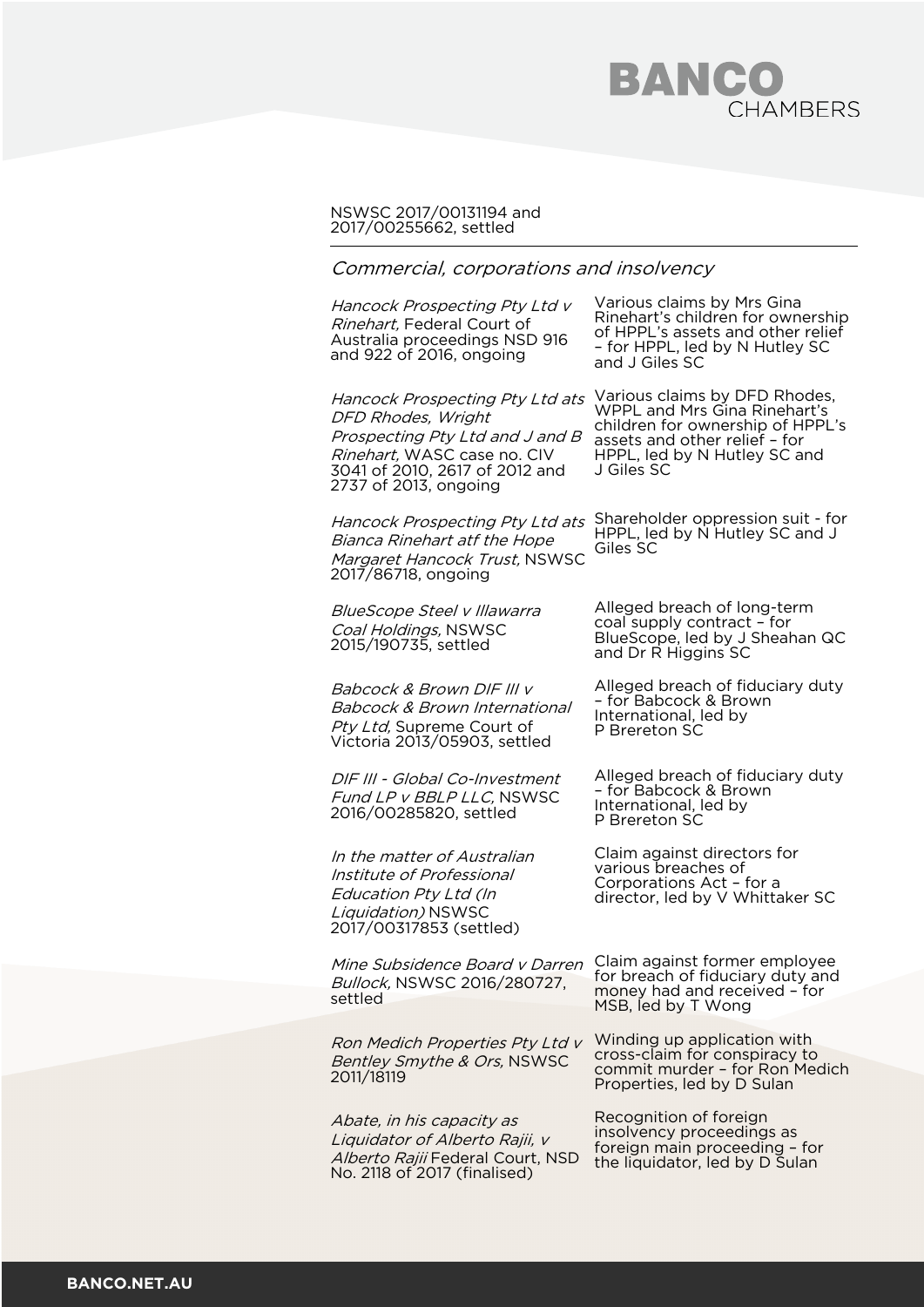## **BANCO**<br>CHAMBERS

|  | Amit Laundry Pty Ltd v Rajil<br>Jain, NSWSC [2017] NSWSC<br>1603                                                                 | Real property - claim for title to<br>property held on resulting trust -<br>for Rajil Jain, led by<br>S Dawson SC         |
|--|----------------------------------------------------------------------------------------------------------------------------------|---------------------------------------------------------------------------------------------------------------------------|
|  | Armstrong Strategic<br>Management Pty Limited v<br><b>Expense Reduction Analysts</b><br>Group Pty Ltd (No 10) [2017]<br>NSWSC 16 | Application for lump sum<br>indemnity costs - for Expense<br>Reduction, led by EAJ Hyde                                   |
|  | Faye Parker v Attis Capital et al,<br>NSWSC 2017/56434, settled                                                                  | Claim for fraudulent<br>misappropriation of investment<br>portfolio - for Attis Capital and<br>D Reynolds, led by F Assaf |
|  | Noakes Group Pty Ltd v KZ<br>Marine Group Limited, NSWSC<br>2016/214436, settled                                                 | Claim against marine goods<br>supplier for breach of contract<br>and negligence - for Noakes, led<br>by Dr JA Watson      |
|  | Crime                                                                                                                            |                                                                                                                           |
|  | ACCC v ANZ, Deutsche Bank,<br>Citigroup and ors [2018]<br>00175183 (Local Court pre-<br>committal to Federal Court)              | Cartel offences - for the ACCC,<br>led by Peter Neil SC, Ruth<br>Higgins SC, Stephen Free SC                              |
|  | R v Mark Stocco [2017] NSWSC<br>304 (sentencing)                                                                                 | Sentencing (murder) - for Mr<br>Stocco, led by I Nash (PD)                                                                |
|  | R v CH, NSWDC, jury trial                                                                                                        | Aggravated child sexual assault<br>(acquittal) - for the defendant,<br>led by I Nash (Public Defender)                    |
|  | R v CE, NSWDC, jury trial                                                                                                        | Aggravated child sexual assault<br>(acquittal) - for the defendant,<br>led by I Nash (Public Defender)                    |
|  | Insurance                                                                                                                        |                                                                                                                           |
|  | ACE Insurance Ltd, in the matter<br>of ACE Insurance Ltd [2016]<br>FCA 997 (8 August 2016)                                       | Application for transfer of<br>general insurance business - for<br>ACE, led by N Owens SC                                 |
|  | Personal Injury                                                                                                                  |                                                                                                                           |
|  | George Younes bht Mirna Dib v<br>Dr Tamanna Parvin, NSWSC<br>2017/141974 (settled)                                               | Medical negligence, for Dr Parvin<br>(instructed by MIPS), led by<br>M Walsh SC                                           |
|  | Proceeds of crime                                                                                                                |                                                                                                                           |
|  | <i>Commissioner of the Australian</i><br>Federal Police v Cui and Li<br>[2017] NSWSC 1817                                        | Proceeds of crime - exclusion<br>application, for Ms Cui and Mr Li,<br>led by S Dawson SC                                 |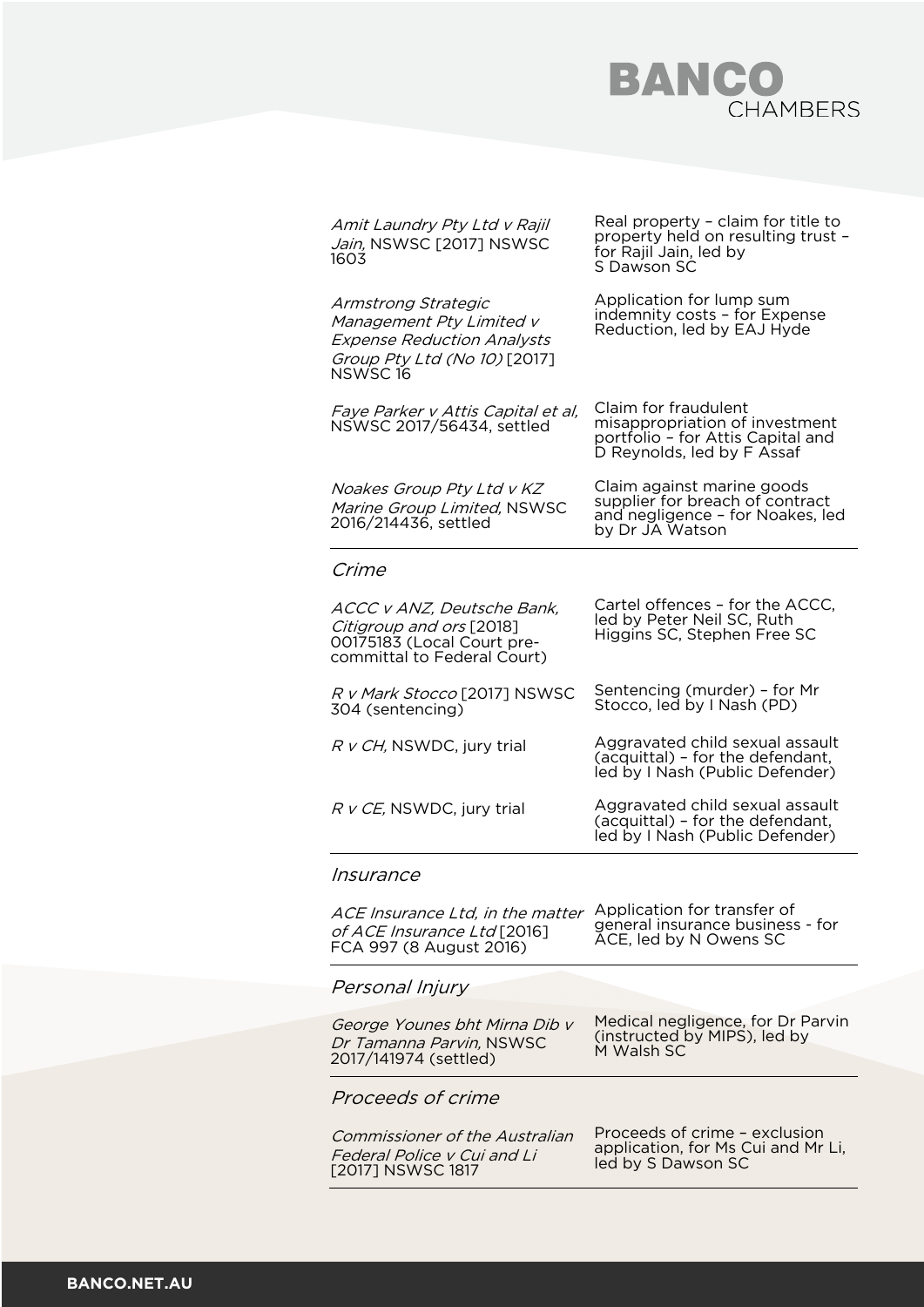# **BANCO** CHAMBERS

|                      | Regulatory                                                                                                                               |                                                                                                                                                                   |
|----------------------|------------------------------------------------------------------------------------------------------------------------------------------|-------------------------------------------------------------------------------------------------------------------------------------------------------------------|
|                      | Chief Executive Officer of<br><b>Australian Transaction Reports</b><br>and Analysis Centre v TAB<br>Limited, FCA 852 of<br>2015, settled | Alleged breaches of anti-money<br>laundering and counter-<br>terrorism financing laws - for<br>Tabcorp, led by J Sheahan QC, P<br>Brereton SC and Dr R Higgins SC |
|                      | <b>ACCC v Ozsale Pty Limited</b><br>[2016] FCA 1049                                                                                      | Consumer law - admitted<br>contraventions of ACL s 106<br>- for the ACCC, led by<br>Dr R Higgins SC                                                               |
|                      | <b>ACCC v Colgate-Palmolive Pty</b><br>Ltd (No 3) [2016] FCA 676                                                                         | Trade practices - admitted<br>contraventions of s 45(2) of the<br>Trade Practices Act - for the<br>ACCC, led by Dr R Higgins SC                                   |
|                      | <b>Royal Commission</b>                                                                                                                  |                                                                                                                                                                   |
|                      | Royal Commission into<br>Misconduct in the Banking,<br><b>Superannuation and Financial</b><br>Services Industry                          | For National Australia Bank Ltd,<br>led by Neil Young QC and<br>Wendy Harris QC                                                                                   |
|                      | Urgent relief                                                                                                                            |                                                                                                                                                                   |
|                      | Fairfax ats Ben Roberts-Smith,<br>Federal Court of Australia, 10<br>August 2018                                                          | Injunction to prevent publication<br>of a story regarding Mr Roberts-<br>Smith - for Fairfax, led by S<br>Dawson SC                                               |
|                      | Mine Subsidence Board v<br>Bullock [2016] NSWSC,<br>unreported                                                                           | Two freezing orders - for the<br>MSB, led by T Wong                                                                                                               |
|                      | FremantleMedia Australia v Le<br>[2016] NSWSC 1167                                                                                       | Freezing order - for FMA, led by<br>D Sulan                                                                                                                       |
|                      | FremantleMedia Australia v Le<br>[2016] NSWSC 983                                                                                        | Worldwide asset disclosure - for<br>FMA, led by D Sulan                                                                                                           |
| APPEARANCES - APPEAL | Royal Bank of Scotland PLC v<br>Babcock & Brown DIF III Global<br>Co-Investment Fund LP[2017]                                            | Enforcement of foreign exclusive<br>jurisdiction clause - appear for<br>BBIPL, led by P Brereton SC and<br>V Whittaker                                            |
|                      | <b>VSCA 138</b>                                                                                                                          |                                                                                                                                                                   |
|                      | Amit Laundry Pty Ltd v Rajil Jain<br>[2019] NSWCA 20                                                                                     | Real property - claim for title to<br>property held on resulting trust<br>- for Rajil Jain, led by<br>S Dawson SC                                                 |
|                      | Hancock Prospecting Pty Ltd ats<br>DFD Rhodes, Wright<br>Prospecting Pty Ltd and J and B                                                 | Mandatory stay under<br>Commercial Arbitration Act 2012<br>(WA) - for Hancock Prospecting,<br>led by N Hutley SC                                                  |